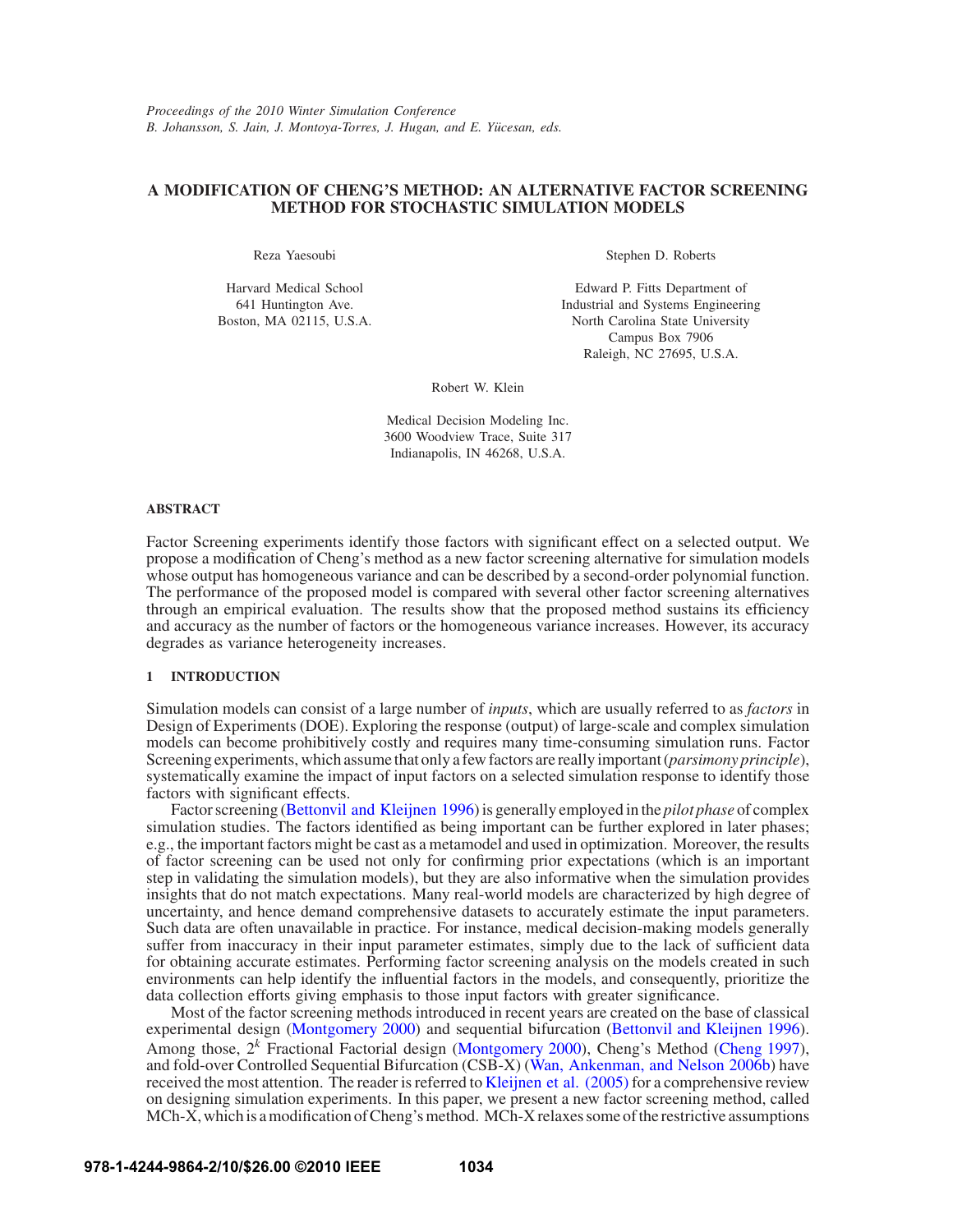of Cheng's method in order to work under conditions posed by more complex simulation models. We compare the performance of MCh-X along with 2*<sup>k</sup>* Fractional Factorial designs of resolution IV and CSB-X based on various criteria of efficiency, accuracy, and cost-effectiveness (achieving the highest accuracy with the least number of observations).

The remainder of this paper is organized as follows. Section 2 presents a literature review on the commonly-used factor screening methods:  $2^k$  Fractional Factorial Design of resolution IV, Cheng's method, and the fold-over Controlled Sequential Bifurcation. In §3, we introduce a modification of Cheng's method (MCh-X) as a new alternative factor screening method. Section 4 compares the performance of the factor screening methods studied here. Section 5 concludes the paper and discusses future research.

## **2 LITERATURE REVIEW**

Among the most popular factor screening methods are  $2^k$  Fractional Factorial designs of resolution IV  $(2^k$  FF-IV) (Montgomery 2000). In these designs, no main effects are confounded with any other main or second-order interaction effects but the second-order interaction effects can be confounded with each other.

These designs assume that certain higher-order interactions are negligible so they can be confounded with main or second-order interaction effects. These designs also assume that errors are approximately normally distributed with mean zero and a homogeneous variance  $\sigma^2$ . Factorial designs have several attractive properties. First, they are very easy to construct and already available in almost all statistical software. Second, since they examine more than one factor at a time, these designs can identify certain important interaction effects. Third, they are *orthogonal* designs, i.e. the pair-wise correlation between any two columns (factors) in the design matrix is zero. This simplifies the analysis of the fitted regression model, because the estimates of the factors' effects and their contributions to the explanatory power of the regression model do not depend on other regressors included in the model. Finally, although ordinary least squares regression assumes that the error term is identically distributed, the regression coefficients are still unbiased estimators even if the underlying variance is not constant.

Sequential Bifurcation (SB), introduced by Bettonvil and Kleijnen (1996), was mainly designed for deterministic simulation models, and based on group screening designs (Johnson and Gastwirth 1999, Kleijnen 1987). SB, like all other group screening designs, assumes a low-order polynomial metamodel for the response function of the simulation model and known signs for the main effects. Knowing the main effects' signs assures that individual effects do not compensate for the effects of each other within a group. The criterion that SB uses for declaring a factor as important is the absolute value of the factor's main effect. Cheng (1997) extended SB to handle simulations models with stochastic response. His method assumes a first-order polynomial for the response function and a homogeneous variance over the entire experimental region. Since Cheng's method assumes known signs of main effects ( $\beta$ *j*), the factor's upper and lower bounds should be determined such that  $\beta$ *j* ≥ 0, for all *i*. Cheng's method requires two parameters from a user: the delta limit  $(\delta)$ , which is the value that the main effect of a factor should reach to be considered important, and alpha  $(\alpha)$ , which is the probability of declaring an important factor unimportant.

Cheng's method does not control the probability of declaring an unimportant factor important, or the probability of declaring an important factor important at any step. Controlled Sequential Bifurcation (CSB), proposed by Wan, Ankenman, and Nelson (2003), Wan, Ankenman, and Nelson (2006a), is a procedure that incorporates a two-stage hypothesis-testing approach into SB to control the probability of type I error (i.e., the probability that an effect is classified as important when it is not) and power (i.e., the probability that an important effect is correctly classified). CSB controls the power at each bifurcation step and the type I error for each factor under *heterogeneous* variance conditions. In CSB, the analyst must specify two thresholds. The lower threshold  $(\Delta_0)$  indicates the level that the main effect of a factor must reach to be considered *important*. The higher threshold  $(\Delta_1)$  is the level that is considered critical when exceeded by a factor's main effect. In other words, if  $\beta_i \leq \Delta_0$ , then factor *j* is classified as unimportant and if  $\beta_j \geq \Delta_1$ , factor *j* is classified as critical, and otherwise if  $\Delta_0 < \beta_i < \Delta_1$ , it is classified as important.

From an error perspective, for those factors with effects  $\leq \Delta_0$ , CSB controls the type I error by declaring them important with probability less than  $\alpha$ ; and for those factors with effects  $\geq \Delta_1$ , CSB detects them with power greater than  $\gamma$ . Those factors whose effects fall between  $\Delta_0$  and  $\Delta_1$ are considered important and the CSB procedure has reasonable, though not guaranteed, power to identify them (Wan, Ankenman, and Nelson 2003). Furthermore, in CSB, dependence of outputs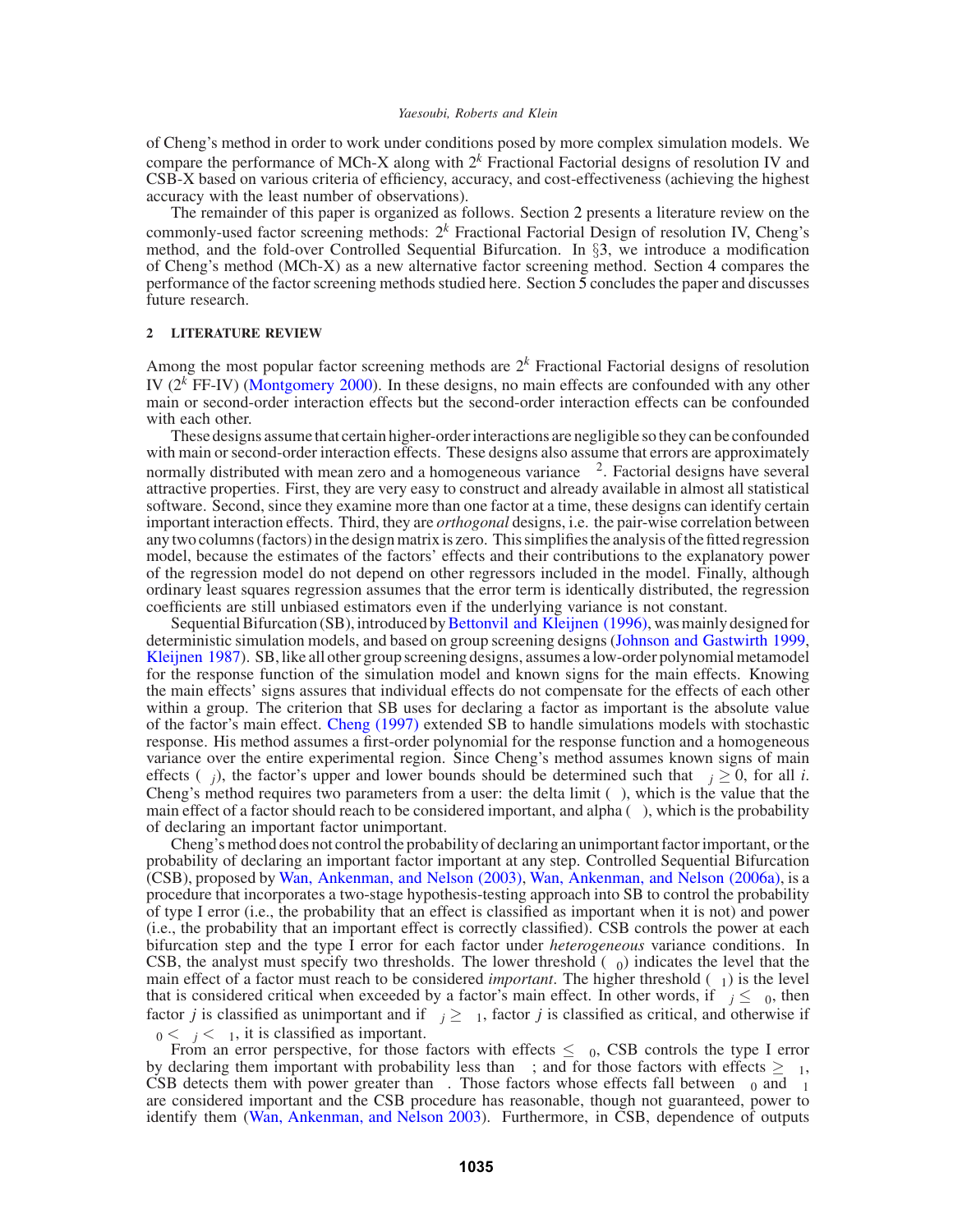across different factor settings due to common random numbers is permitted. For the special case, where  $\alpha = 1 - \gamma$  (type I error is equal to one minus power), Wan, Ankenman, and Nelson (2006a) implemented a fully sequential test in CSB that has the same error control as the two-stage testing procedure. Wan, Ankenman, and Nelson (2006b) improved the CSB procedure by incorporating a fold-over design in the hypothesis test to identify important main effects even when two-factor interactions and quadratic terms are present. The new procedure, called CSB-X, still has the same error control for screening main effects. However, CSB-X is unable to estimate interaction and quadratic effects.

Since CSB-X controls both type I error and power to remain in the acceptable range, its efficiency decreases noticeably when applied to a model with a large variance. An example of such a case is provided in  $\S 4.1$ . For models with a high variance, however, if the assumption of homogeneous variance is still satisfied, then Cheng's method can be augmented with a few modifications to achieve the same degree of accuracy as CSB-X and still be desirably efficient. Details of such modifications, which result in a new factor screening method called MCh-X, are explained in the following section.

Among factor screening methods not discussed in this paper are Latin Hypercube (LH) designs and supersaturated designs (McKay, Beckman, and Conover 1979, Hinkelmann and Kempthorne 2005). Generating orthogonal LH designs with good space-filling property can be challenging and imposing restriction on the maximum number of factors that can be included in the experiment (for further discussion, refer to Steinberg and Lin (2006), Cioppa and Lucas (2007), Bingham, Sitter, and Tang (2009)). Likewise, generating and analyzing supersaturated designs pose restrictions and complications, which are outside the scope of this paper (for more information, refer to Hinkelmann and Kempthorne (2005), Georgiou (2008), Lin (1995), Eskridge et al. (2004)).

In addition, we do not investigate the two most recent derivatives of CSB: Controlled Sequential Factorial Design (CSFD) (Shen and Wan 2005) which combines sequential hypothesis-testing procedures with the traditional factorial design to control the Type I Error and power for each factor under heterogeneous variances conditions; and hybrid CSB-CSFD (Shen and Wan 2006) which employs a two-stage hybrid approach to combine CSB and CSFD to achieve better overall performance. We leave further investigation of these methods for future research.

### **3 A MODIFICATION OF CHENG'S METHOD**

In terms of eliminating insignificant factors, Cheng's method is lenient in detecting the unimportant factors; that is, even if a main effect of a factor (or a group-factor) is less than  $\delta$ , it is possible that the method does not eliminate it. Although this property does not affect the correctness of the method, it is counter to the fundamental assumption of most factor screening methods that only a *few* factors are important among *many* potentially important factors; hence it generally leads to declaring some unimportant factors important.

The CSB-X is the only sequential method that works with high degree of accuracy when variance is heterogeneous. Yet, as discussed in §4, it loses its efficiency rapidly as the (homogeneous or heterogeneous) variance increases. Therefore, we propose a modification of Cheng's method (MCh-X) in pursuit of enhancing the performance of Cheng's method to work efficiently as homogeneous variance increases.

MCh-X differs from the original Cheng's method in the following aspects: (1) MCh-X is based on testing the hypothesis that each factor is unimportant unless there a strong evidence to the contrary. (2) Cheng's method assumes a linear function for the response, which is rarely the case for many simulation models. MCh-X assumes a second-order polynomial function and uses a fold-over design to cope with the circumstances where the second-order interactions are not negligible. MCh-X is however unable to estimate these second-order interaction effects.

To quantify importance, MCh-X uses three parameters: significance level  $\alpha$ , and two importance parameters  $\delta$  and  $\tau$ . The parameter  $\delta$  is the value that a factor's main effect (or a group's main effect) should reach to be considered important. At any iteration, if a non-singleton group of factors has a main effect statistically greater than  $\delta$  at a significance level  $\alpha$ , then the group is categorized as important; otherwise the group will be eliminated and marked as unimportant. To classify a single factor, the procedure declares the factor important (unimportant) if its main effect is statistically greater (less) than  $\delta$  at a significance level  $\alpha$ ; if such a decision cannot be made with the current number of observations, the procedure acquires more observations until the estimated half-width of the factor's main effect becomes less than the parameter  $\tau$  at a significance level  $\alpha$ . Therefore, the parameter  $\tau$ can be used to determine the precision of the estimated main effects. A low value for  $\tau$  forces the procedure to estimate the main effects with higher precision, and thus requires more observations.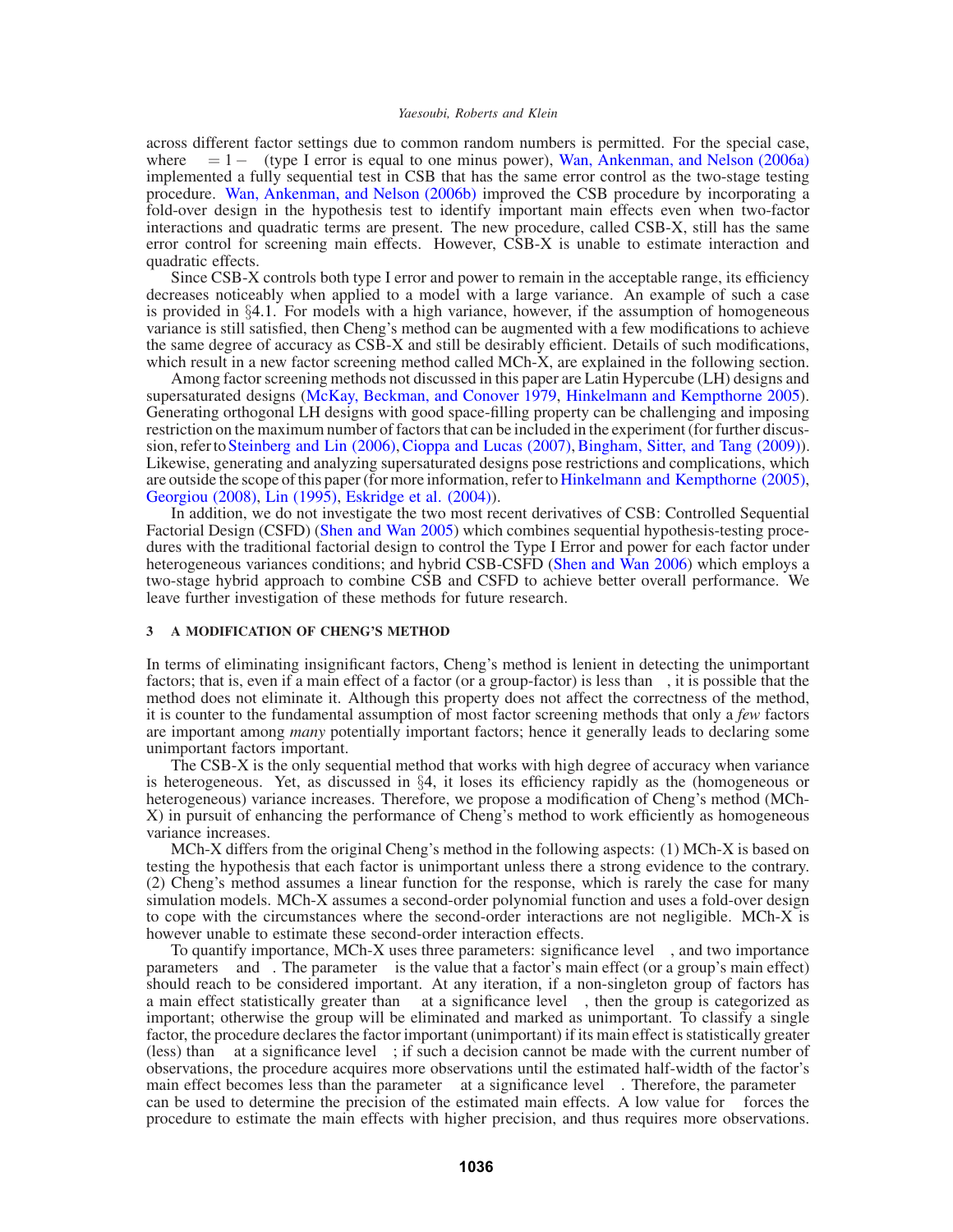From an error perspective, MCh-X may misclassify an unimportant group factor (i.e., a group with main effect less than  $\delta$ ) with probability  $\alpha$ . Furthermore, when classifying a single factor, it may miss an important factor with main effect greater than  $\delta + \tau$  with probability at most  $\alpha$ . Like the original Cheng's method, MCh-X also assumes that the error term has homogeneous variance and the directions of the main effects are known.

The MCh-X assumes the following response function (*y*) around a given point  $\mathbf{x} = (x_1, \dots, x_K)$ :

$$
y = \beta_0 + \sum_{j=1}^{K} \beta_j x_j + \sum_{j=1}^{K-1} \sum_{j'=j+1}^{K} \beta_{j,j'} x_j x_{j'} + \sum_{j=1}^{K} \beta_{j,j} x_j^2 + e(\mathbf{x}), \qquad (1)
$$

where

*K*: total number of factors in the experiment; *x<sub>j</sub>*: value of factor *j*, standardized to lie in [−1,+1];<br> $\beta_j$ : first-order or main effect of factor *j* = 1,..., *K* (*f*  $β_j$ : first-order or main effect of factor  $j = 1, ..., K$  ( $β_0$  is the intercept);<br> $β_{j,j'}$ : interaction effect of the factors *j* and  $j', 1 \le j < j' \le K$ ;  $\beta_{j,j'}$ : interaction effect of the factors *j* and  $j'$ ,  $1 \le j < j' \le K$ ;  $\beta_{i,j}$ : pure second-order or quadratic effects of factor  $j = 1, ..., K$ ;  $e(x)$ : error term, assumed to be normally distributed with mean zero and constant variance  $\sigma^2$ .

It is also assumed that for all *j*,  $\beta_j \geq 0$ . In order to satisfy this assumption, for factor *j*, we can define its upper level  $(H_j)$  and lower level  $(L_j)$  such that  $\beta_j \geq 0$ .

Let  $y^{(j)}$  denote the response value when the factors 1,..., *j* are set at their upper levels  $(H_i)$  and the remaining factors  $(j+1,...,K)$  are set at their lower levels  $(L<sub>i</sub>)$ . Therefore, in the standardized metamodel (1), the values of the first *j* factors are  $+1$  and the values of the remaining factors are  $-1$ . Thus polynomial (1) yields:

$$
y^{-(j)} = \beta_0 + \beta_1 + \cdots + \beta_{j-1} + \beta_j - \beta_{j+1} - \cdots - \beta_K + \sum_{i < i' \leq j} \sum_{j} \beta_{i,i'} + \sum_{j < i < i'} \sum_{i < j < i'} \beta_{i,i'} - \sum_{i < j < i'} \sum_{j < i'} \beta_{i,i'} + e(\mathbf{x}), \ j = 0, 1, \ldots, K.
$$

The symbol *y*−(*j*) , called the mirror observation of *y*(*j*) , denotes the response value when the factors  $1, \ldots, j$  are set at their lower levels  $(L_j)$  and the remaining factors  $(j+1, \cdots, K)$  are set at their upper levels  $(H_i)$ . Therefore, in the standardized metamodel (1), the values of the first *j* factors

are 
$$
-1
$$
 and the values of the remaining factors are  $+1$ . So the polynomial (1) yields:  
\n
$$
y^{(j)} = \beta_0 - \beta_1 - \dots - \beta_{j-1} - \beta_j + \beta_{j+1} + \dots + \beta_K + \sum_{i < i' \le j} \sum_{j < i < i'} \beta_{i,i'} - \sum_{i \le j < i'} \sum_{j < i'} \beta_{i,i'} + e(\mathbf{x}), \ j = 0, 1, \dots, K.
$$

If *j* < *k*, then the scaled difference  $D(j,k) = [(y^{(k)} - y^{-(k)}) - (y^{(j-1)} - y^{-(j-1)})]/4$  has the expectation  $E[D(j,k)] = \sum_{i=j}^{k} \beta_i$ , and therefore,  $D(j,k)$  can be regarded as an estimator for the sum of the main effects for factors *j* to *k*. If  $y^{(k)}$ ,  $y^{-(k)}$ ,  $y^{(j-1)}$  and  $y^{-(j-1)}$  are independent, then  $Var[D(j,k)] = \sigma^2/4$ .

If we have  $r^{(j-1)}$  observations at level  $j-1$  and mirror level  $-(j-1)$ , i.e.,  $y_r^{(j-1)}$  and  $y_r^{-(j-1)}$ , for  $r = 1, 2, \ldots, r^{(j-1)}$ , and  $r^{(k)}$  observations at level *k* and mirror level  $-k$ , i.e.,  $y_r^{(k)}$  and  $y_r^{-(k)}$ , for  $r = 1, 2, \ldots, r^{(k)}$ , then:

$$
\bar{D}(j,k) = \left[\frac{1}{r^{(k)}} \sum_{r=1}^{r^{(k)}} (y_r^{(k)} - y_r^{-(k)}) - \frac{1}{r^{(j-1)}} \sum_{r=1}^{r^{(j-1)}} (y_r^{(j-1)} - y_r^{-(j-1)})\right] / 4,
$$
\n(2)

and

$$
\text{Var}[\bar{D}(j,k)] = \frac{1}{8}\sigma^2 \left(\frac{1}{r^{(j-1)}} + \frac{1}{r^{(k)}}\right).
$$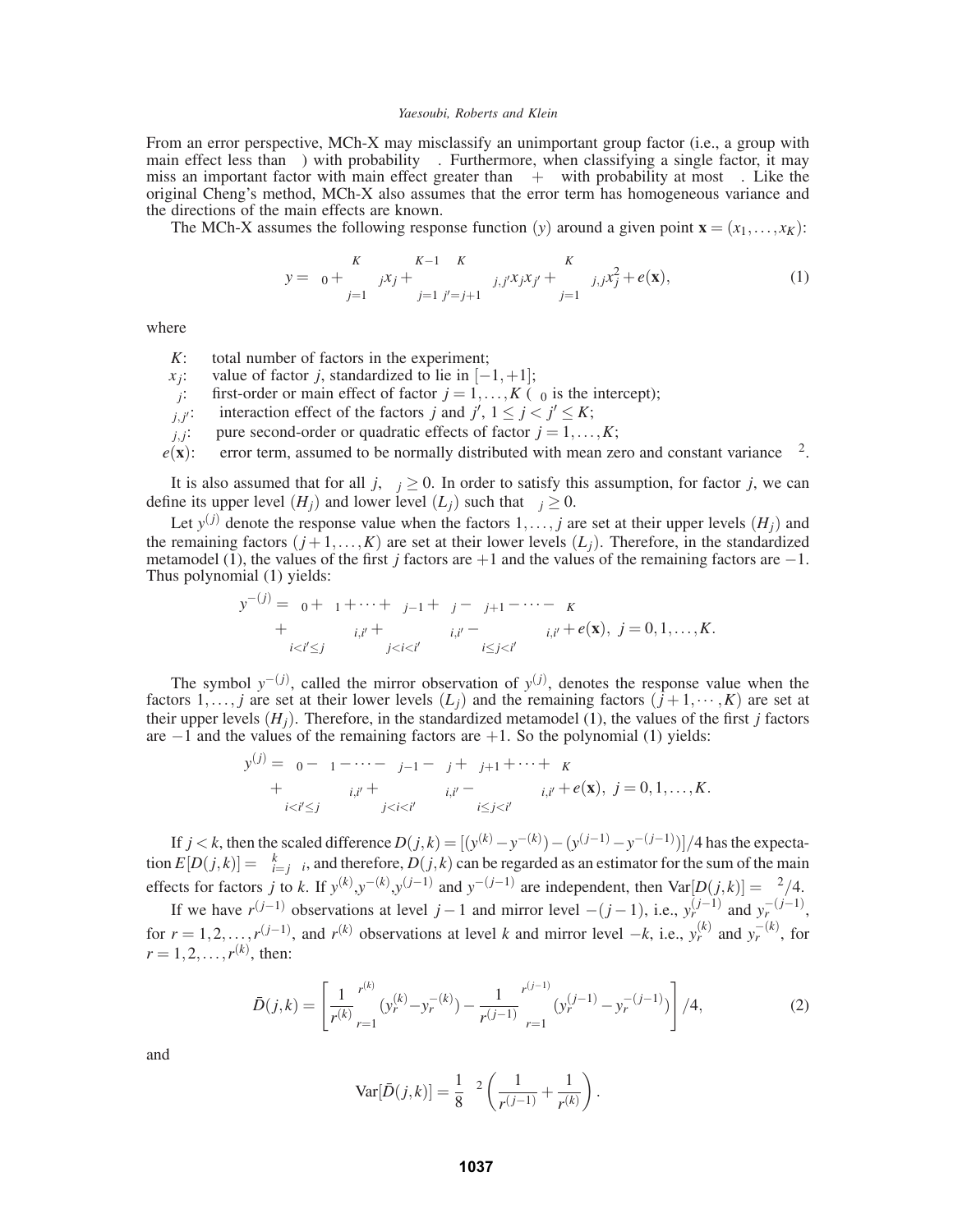The MCh-X method proceeds as follows.

**Step 0**: To initiate the process we make  $r^{(0)} = N_0 > 1$  runs at levels 0 and its mirror level  $-0$ , and make  $r^{(K)} = N_0 > 1$  runs at level *K* and its mirror level  $-K$ . Thus at the start of Step 1 we have four sets of observations:

Observations at level 0 : {
$$
y_r^{(0)} : r = 1,...,r^{(0)}
$$
}, (3)

Observations at mirror level 
$$
-0
$$
 : { $y_r^{-(0)}$  :  $r = 1,...,r^{(0)}$ }, (4)

Observations at level *K* : {
$$
y_r^{(K)}
$$
 :  $r = 1,...,r^{(K)}$ }, (5)

Observations at mirror level 
$$
-K : \{y_r^{-(K)} : r = 1, ..., r^{(K)}\}.
$$
 (6)

We place all the coefficients in a single, unclassified set  $G_1 = {\beta_1, \beta_2, ..., \beta_K}$ . Thus initially the number of sets is  $p_1 = 1$ . We assign 1 to *s* and proceed to the next step.

**Step** *s* ( $s > 0$ ): At the beginning of Step *s*, factors are partitioned into  $p_s$  sets:

$$
G_{i,s} = \{ \beta_j : k_{(i-1),s} < j \le k_{i,s} \}, \text{ for } i = 1, 2, \dots, p_s. \tag{7}
$$

For example, at Step 1 ( $s = 1$  and  $p_1 = 1$ ), there is only one set of factors and Expression (7) results in  $G_{i,1} = \{\beta_j : k_{(i-1),1} < j \leq k_{i,1}\}, i = 1$ , where  $k_{0,1} = 1$  and  $k_{1,1} = K$ . Thus  $G_{1,1} = \{\beta_1, \beta_2, \ldots, \beta_K\}.$ At the beginning of Step *s*, we have  $2 \times (p_s + 1)$  sets of observations:

Observations at level 
$$
k_{i,s}: \{y_r^{(k_{i,s})}: r = 1, ..., r^{(k_{i,s})}\}\
$$
, for  $i = 1, ..., p_s$ , (8)

Observations at mirror level 
$$
-k_{i,s}
$$
: { $y_r^{-(k_{i,s})}$ :  $r = 1,...,r^{(k_{i,s})}$ }, for  $i = 1,...,p_s$ , (9)

Observations at level 
$$
k_{(i-1),s}
$$
: { $y_r^{(k_{(i-1),s})}$ :  $r = 1, ..., r^{(k_{(i-1),s})}$ }, for  $i = 1, ..., p_s$ , (10)

Observations at mirror level 
$$
-k_{(i-1),s}
$$
: { $y_r^{-(k_{(i-1),s})}$ :  $r = 1,...,r^{(k_{(i-1),s})}$ }, for  $i = 1,...,p_s$ . (11)

At this point, some of the sets are already classified, some are unclassified. If all sets have been classified, then the algorithm ends. Otherwise, we select any unclassified set; call this *Gi*,*s*. Two cases may occur:

## **Case 1:** *Gi*,*<sup>s</sup>* **is not a singleton set**

If *Gi*,*<sup>s</sup>* is not a singleton set (set of size one), we check if all the factors can be classified as unimportant. This can be done by considering the expected main effect of the set  $G_{i,s}$ , which is  $\bar{D}(k_{(i-1),s},k_{i,s})$ . Since  $e(\mathbf{x})$  is assumed to be normally distributed,  $\bar{D}(k_{(i-1),s},k_{i,s})$  is also normally distributed with mean

$$
\mu(G_{i,s}) = \sum_{i=k_{(i-1),s}}^{k_{i,s}} \beta_i,
$$

and variance

$$
\upsilon(G_{i,s})=\frac{1}{8}\sigma^2(\frac{1}{r^{(k_{(i-1),s}-1)}}+\frac{1}{r^{(k_{i,s})}}).
$$

Let  $S_{k_{i,s}}^2$  denote the estimated variance of the observations at level  $k_{i,s}$ ,  $S_{-k_{i,s}}^2$  denote the estimated variance of the observations at mirror level  $-k_{i,s}$ ,  $S^2_{k_{(i-1),s}-1}$  denote the estimated variance of the observations at level  $k_{(i-1),s} - 1$ , and  $S^2_{-(k_{(i-1),s}-1)}$  denote the estimated variance of the observations at mirror level  $-(k_{(i-1),s}-1)$ . Pooling these estimates gives an overall estimator of  $\sigma^2$  for set  $G_{i,s}$  as:

$$
S_{G_{i,s}}^2 = \frac{(r^{(k_{(i-1),s}-1)}-1)(S_{k_{(i-1),s}-1}^2+S_{-(k_{(i-1),s}-1)}^2)+(r^{(k_{i,s})}-1)(S_{k_{i,s}}^2+S_{-k_{i,s}}^2)}{2(r^{(k_{(i-1),s}-1)}+r^{(k_{i,s})}-2)}.
$$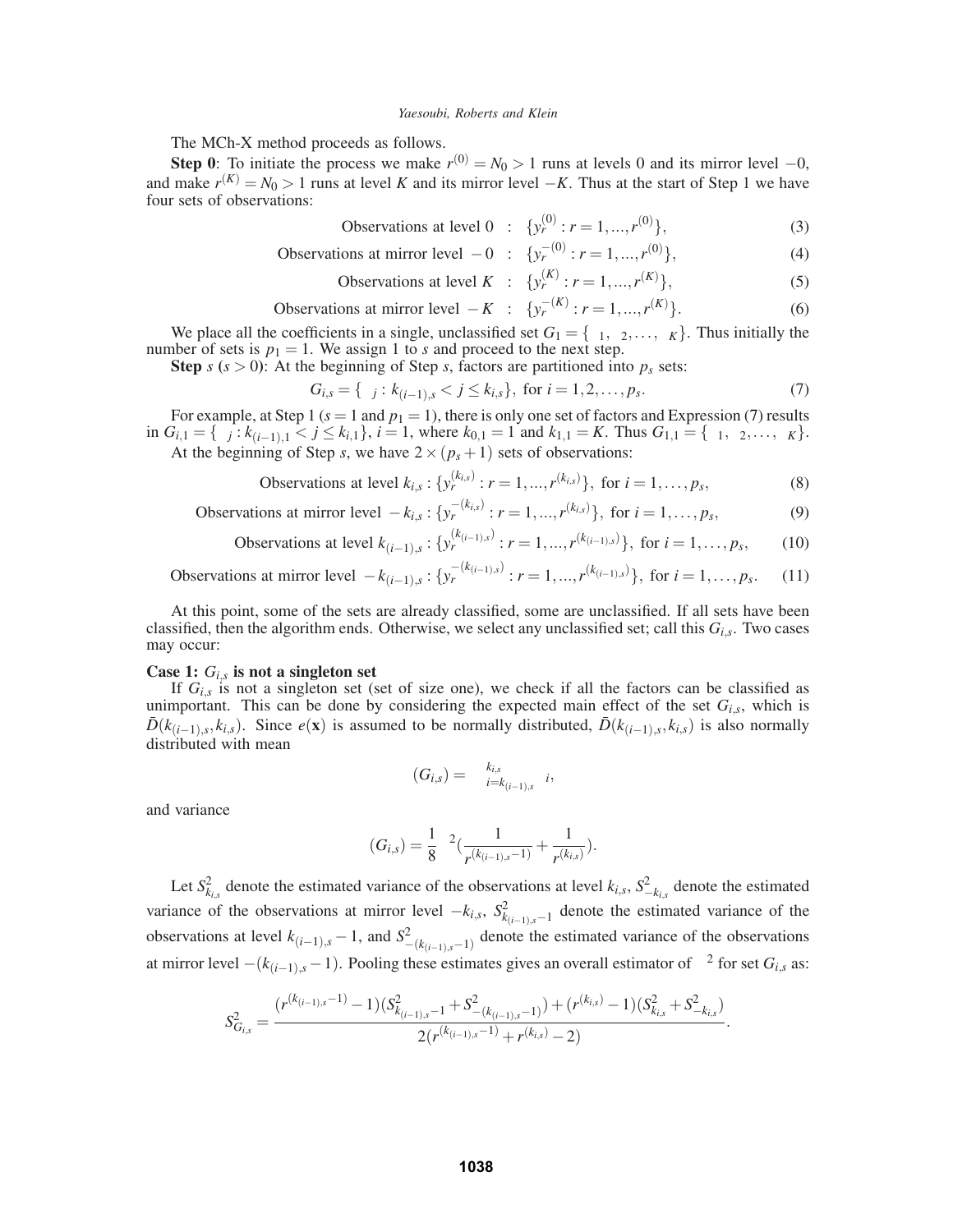Pooling the estimates of  $\sigma^2$  over all stages gives an overall estimator of  $\sigma^2$  at the start of step *s* as:

$$
S_s^2 = \frac{\sum\limits_{i=1}^{p_s} (r^{(k_{(i-1),s}-1)} + r^{(k_{i,s})} - 2) S_{G_{i,s}}^2}{\sum\limits_{i=1}^{p_s} (r^{(k_{(i-1),s}-1)} + r^{(k_{i,s})} - 2)}.
$$
\n(12)

Now, in order to check if the main effect of set *Gi*,*<sup>s</sup>* is significant, we test the following one-sided hypothesis:  $H_0$ :  $\mu(G_{i,s}) \leq \delta$ .

If  $H_0$  is rejected, then the factor set  $G_{i,s}$  will be classified as important. If  $H_0$  is not rejected, then the implication is that the factor set  $G_{i,s}$  does not have a significant effect, and hence will be eliminated from the experiment. Because rejecting  $H_0$  is a strong conclusion, this formulation forces the factor to demonstrate that its main effect exceeds  $\delta$ . In other words, this formulation assumes that the effect is unimportant unless there is strong evidence to the contrary.

If the null hypothesis  $H_0: \mu(G_{i,s}) \leq \delta$  is correct, then the quantity

$$
t_0 = \frac{\frac{\bar{D}(j,k) - \delta}{\sqrt{\text{Var}[\bar{D}(j,k)]}}}{\sqrt{\frac{SS_s}{\sigma^2}}/\omega} = \frac{\frac{\bar{D}(j,k) - \delta}{\sqrt{\frac{1}{8}\sigma^2(\frac{1}{r}(j-1)+\frac{1}{r}(k))}}}{\sqrt{\frac{S_s^2}{\sigma^2}}} = \frac{\bar{D}(j,k) - \delta}{\frac{1}{2\sqrt{2}}S_s\sqrt{\frac{1}{r}(j-1)+\frac{1}{r}(k)}}
$$

has a t-distribution with <sup>ω</sup>*<sup>s</sup>* degrees of freedom, where

$$
\omega_s = 2\sum_{i=1}^s \left( r^{(k_{(i-1),s}-1)} + r^{(k_{i,s})} - 2 \right) \tag{13}
$$

and  $SS_s = \omega S_s^2$ .

If  $t_{\alpha,\omega}$  denotes the upper  $\alpha$  critical point of the t-distribution with  $\omega$  degrees of freedom, then if  $t_0 > t_{\alpha,\omega}$ , we reject the null hypothesis  $H_0$  and conclude that the corresponding group-factor is important. Having  $t_0 > t_{\alpha,\omega}$  results in

$$
\bar{D}(k_{(i-1),s},k_{i,s}) > \delta + \frac{1}{2\sqrt{2}}t_{\alpha,\omega_s}S_s\sqrt{1/ r^{(k_{(i-1),s}-1)} + 1/ r^{(k_{i,s})}}.
$$
\n(14)

Therefore, if Inequality (14) holds, with confidence  $1-\alpha$ ,  $\mu(G_{i,s}) > \delta$ ; or equivalently  $\sum_{i=k_{(i-1),s}}^{k_{i,s}} \beta_i$ δ. Thus, with confidence  $1 - \alpha$ , we can consider the set  $G_{i,s}$  as important.

Next,  $G_{i,s}$  will be split into two groups at  $k_s = \left[ (k_{(i-1),s} + k_{i,s})/2 \right]$  and the two new sets  $\{\beta_{k_{(i-1),s}}, \ldots, \beta_{k_s}\}$ and  $\{\beta_{k_s+1},\ldots,\beta_{k_i,s}\}\$  will replace  $G_{i,s}$ . We then obtain the following sets of observations to add to the observation sets  $(8)-(11)$ :

Observations at level 
$$
k_s
$$
 :  $\{y_r^{(k_s)} : r = 1, \ldots, r^{(k_s)} = N_0\}$ ,

\nObservations at mirror level  $-k_s$  :  $\{y_r^{-(k_s)} : r = 1, \ldots, r^{(k_s)} = N_0\}$ ,

\nObservations at level  $k_s + 1$  :  $\{y_r^{(k_s+1)} : r = 1, \ldots, r^{(k_s+1)} = N_0\}$ ,

\nObservations at mirror level  $-(k_s + 1)$  :  $\{y_r^{-(k_s+1)} : r = 1, \ldots, r^{(k_s+1)} = N_0\}$ .

\nWe next increment  $s$  and go to Step  $s + 1$ .

# **Case 2:** *Gi*,*<sup>s</sup>* **is a singleton set**

If  $G_{i,s} = \{\beta_k\}$ , then we proceed to fully classify  $\beta_k$ . This can be done by considering the expected main effect of the set  $\{\beta_k\}$ ,  $\bar{D}(k,k)$ , which can be estimated by Equation 2. A two-sided  $1 - \alpha$ confidence interval for  $\hat{\beta}_k$  with upper and lower limits is given by:

$$
\beta_k^{\pm} = \bar{D}(k,k) \pm \frac{1}{2\sqrt{2}} t_{\alpha/2,\omega_s} S_s \sqrt{\frac{1}{r^{(k_s-1)}} + \frac{1}{r^{(k_s)}}},\tag{15}
$$

where  $S_s$  and  $\omega_s$  are calculated as before according to Equations 12 and 13, respectively.

The decision rule for classifying  $\beta_k$  is as follows: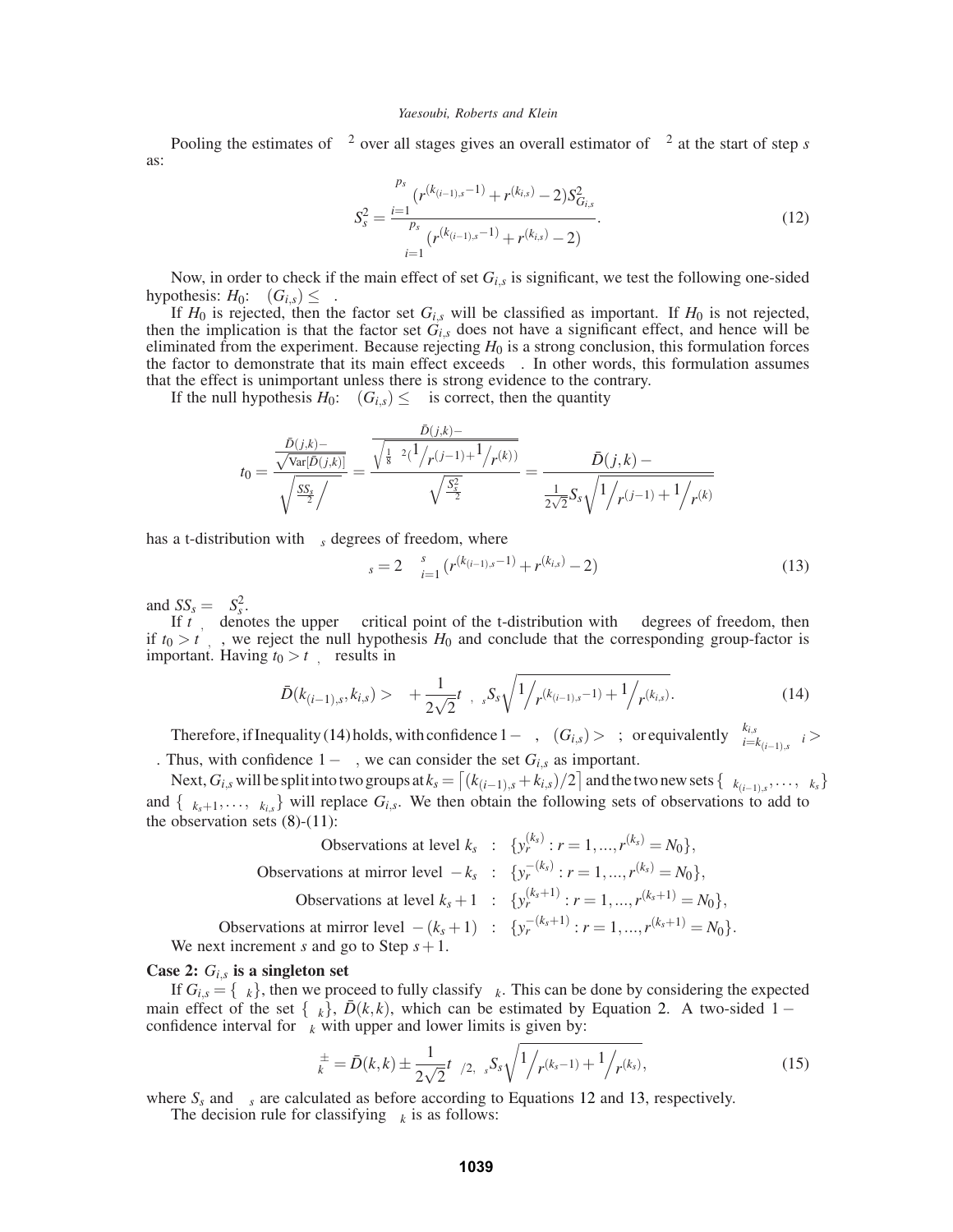- 1. If  $\beta_k^- > \delta$ , then  $\beta_k$  is classified as important.
- 2. If  $\beta_k^+ < \delta$ ,  $\beta_k$  is classified as unimportant.
- 3. Otherwise, we do not have enough information to classify  $\beta_k$  and more observations are needed. If

$$
\frac{1}{2\sqrt{2}}t_{\alpha,\omega}S_s\sqrt{1/ r^{(k_{(i-1),s}-1)} + 1/ r^{(k_{i,s})}} < \tau
$$
\n(16)

does not hold, we make additional runs at levels  $k_{(i-1),s}$  and  $k_{i,s}$ . If  $r^{(k_{(i-1),s}-1)}$  and  $r^{(k_{i,s})}$  are not equal, we add runs at the level with the smaller number of runs until  $r^{(k_{(i-1),s}-1)} = r^{(k_{i,s})}$ or the Inequality 16 is satisfied. If  $r^{(k_{(i-1),s}-1)} = r^{(k_{i,s})}$  but Inequality 16 is still not satisfied, we increase  $r^{(k_{(i-1),s}-1)}$  and  $r^{(k_{i,s})}$  together until Inequality 16 becomes true. Now if  $\delta < \beta_k^-$ , we classify  $\beta_k$  as important, and otherwise we classify it as unimportant.

Once  $β_k$  is classified, we increment s and go to Step  $s+1$ .

To use MCh-X, we need to specify the number of observations to be obtained at each iteration, *N*<sub>0</sub>. If we want to estimate the main effects within the half-width  $\tau$ , then a proper value for *N*<sub>0</sub> can be calculated by Equation 15 as follows. Given an estimate for the standard error  $(\hat{\sigma})$ , if we assume  $r^{(k_{(i-1),s}-1)} = r^{(k_{i,s})} = N_0$  and  $t_{\alpha/2,\omega_s} \approx z_{1-\frac{\alpha}{2}}$ , where  $z_{(1-\frac{\alpha}{2})}$  is the upper  $1-\frac{\alpha}{2}$  critical value of the standard normal distribution, then any  $N_0 \geq \left(\frac{2\tau}{\hat{\sigma}z_{(1-\frac{\alpha}{2})}}\right)$  $\int^2$  results in the half-width being less than  $\tau$ .

## **4 PERFORMANCE EVALUATIONS OF THE FACTOR SCREENING METHODS**

In this section, the performance of the factor screening methods is discussed in terms of efficiency (cost), accuracy (effectiveness) and cost-effectiveness. This comparison can be helpful for experimenters in selecting factor screening alternatives that best suit their models' characteristics.

The number of observations that a factor screening method requires to determine the set of important factors is generally considered a measure of efficiency (Kleijnen et al. 2005). To quantify the accuracy of a method, when the set of important factors is known, we can use the percentage of the important factors declared important  $(1-\hat{\alpha})$  as a measure for accuracy.

In practice, obtaining observations from complex simulation models can be prohibitively costly. In those situations, in detecting the set of important factors, the experimenter may be willing to sacrifice a small portion of accuracy to achieve better efficiency (fewer runs). Therefore, it is also valuable to rank the factor screening methods in terms of *cost-effectiveness*, which we measure as the ratio of cost (total number of observation needed) to effectiveness (accuracy):

Cost-effectiveness ratio = 
$$
\frac{\text{Total } \# \text{ of required observations}}{1 - \hat{\alpha}}.
$$
 (17)

In situations where sacrificing a small portion of accuracy to achieve better efficiency is legitimate, the experimenter may select the factor screening method that yields the smallest cost-effectiveness ratio.

In §4.1 we study the performance of factor screening methods under different variance settings. In §4.2, we investigate how the number of factors affects the performance of these methods. The results can be used to gain a *rough* insight into the performance of each factor screening method under certain conditions; yet it should be pointed out that a method cannot be *adequately* evaluated simply by observing its performance on a number of test beds; especially since the performance of factor screening methods are highly sensitive to their parameter settings. The sole purpose of this section is to obtain better understanding about the performance of each method under certain scenario settings. Nonetheless, understanding how each method performs allows us to make recommendations about which factor screening method can be expected to perform best under various conditions.

### **4.1 Performance Comparison: Effect of Variance**

To evaluate and compare the performance of the discussed methods on different variance scenarios, we created a test bed in Microsoft Excel 2007 with the following settings. One hundred factors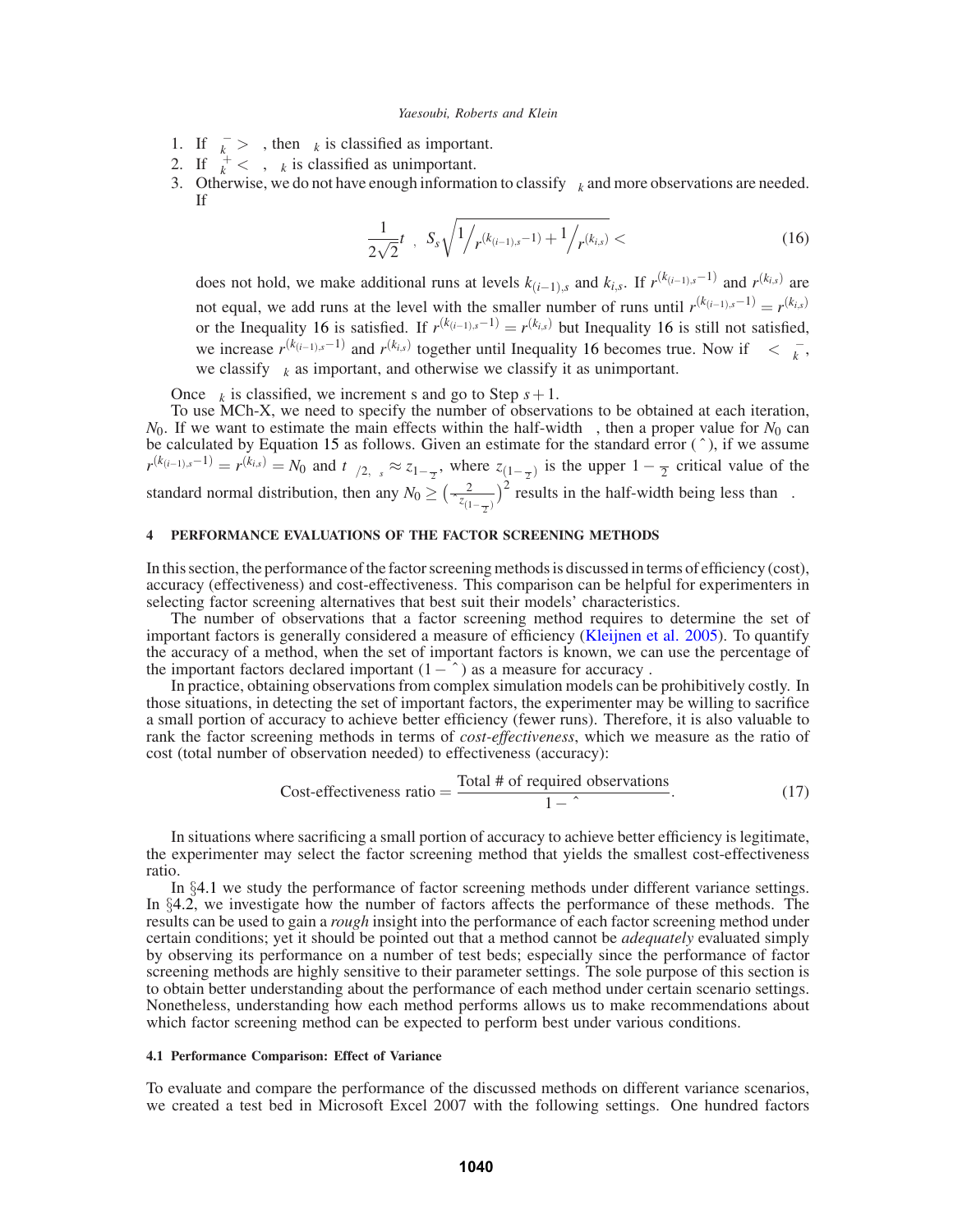are assumed to be involved, 10 of which are randomly selected to be important. The second-order interaction effects between any factor and an unimportant factor are assumed to be unimportant. The 10 important factors add 45 second-order interaction effects, 10 of which are randomly selected to be important. The coefficient of any important effect, including main or second-order interaction effects, is uniformly distributed over the intervals  $[-1,-0.7]$  and  $[0.7,1]$ , whereas for the unimportant factors, the coefficients are uniformly distributed over the interval [−0.5,0.5]. All other effects associated with higher order interactions are considered to be zero.

The error term for the response value *y* is assumed to be normally distributed with mean zero and variance  $(\sigma + cy)^2$ , where  $\sigma$  and *c* are constant values. We test the factor screening methods on two different variance scenarios:

**Model 1:** Homogeneous variance with settings:  $\sigma \in \{0.25, 0.50, 0.75, 1.00\}$  and  $c = 0$ .<br>**Model 2:** Heterogeneous variance with settings:  $\sigma \in \{0.05, 0.10, 0.15, 0.20\}$  and  $c = 0$ . Heterogeneous variance with settings:  $\sigma \in \{0.05, 0.10, 0.15, 0.20\}$  and  $c = 0.2(\sigma +$  $(0.1)$ .

For each scenario, we use  $2^k$  FF-IV, CSB-X, and MCh-X to identify the important factors. The parameter settings for each method are as follows. For  $2^k$  FF-IV, we set  $N = 40\sigma$  for Model 1 and  $\hat{N} = 200\sigma$  for Model 2; for MCh-X, we set  $\alpha = 0.05$ ,  $\delta = 0.5$ ,  $\tau = 0.6$ , and  $N_0 = 40\sigma$  for Model 1 and  $N_0 = 200\sigma$  for Model 2; and for CSB-X, we set  $\alpha = 0.1$ ,  $\Delta_0 = 0.5$ ,  $\Delta_1 = 0.6$ , and  $N_0 = 5$ .

Figures 1 and 2 compare the factor screening methods in terms of the different performance measures for the scenarios with homogeneous and heterogeneous variance, respectively. In these figures, accuracy is measured by the percentage of important factors detected by each method, efficiency is measure by total number of observations required by a method for the factor screening experiment, and the cost-effectiveness is calculated according to Equation 17. All confidence intervals are calculated at 5% significance level. In each figure, a sufficient number of observations have been obtained to create non-overlapping confidence intervals. Also note that both MCh-X and CSB-X assume that the signs of main effects are known; therefore prior to applying them to each model, an inexpensive Plackett-Burnman (PB) design (Montgomery 2000) was used to determine the signs of main effects. Moreover, for the heterogeneous variance scenario, the response observations were transformed by the Cox-Box method (Montgomery 2000) before using  $2^k$  FF-IV.

According to Figures 1 and 2, the  $2^k$  FF-IV designs are generally efficient and accurate in determining the important factors. In the case of variance heterogeneity, the  $2^k$  FF-IV designs can still yield accurate results if an appropriate variance-stabilizing transformation (Montgomery 2000) is applied (see Figure 2(b)).

As shown in Figures 1(b) and 2(b), CSB-X rarely misclassifies an important factor since it has control over both type I error and power at each iteration. The main advantage of CSB-X is its capability to function under variance heterogeneity. However, as the variance increases, the efficiency of CSB-X deteriorates rapidly (see Figures 1(a) and 2(a)). Hence, for simulation models with relatively high variance and costly observations, this method may become prohibitively demanding. Nonetheless, for cases where accuracy is far more important than efficiency, CSB-X is the preferred choice.

Figures 1(a) and 1(b) show that MCh-X generally yields accurate results under variance homogeneity while sustaining its efficiency as the variance increases. However, since it employs the assumption of variance homogeneity, the MCh-X tends to misclassify the factors as the variance heterogeneity becomes more pronounced (see Figure 2(b)). Moreover, MCh-X generally has a low cost-effectiveness ratio for models with homogeneous variance (see Figure  $1(c)$ ). This implies that when the simulation runs are costly, the experimenter can get fairly accurate results with a reasonable number of simulation runs by using the MCh-X method.

### **4.2 Performance Comparison: Effect of Number of Factors**

To observe the effect of the number factors on the performance of the methods studied here, we consider 4 models with  $n \in \{50, 100, 150, 200\}$  factors. In each model, 10% of the factors are randomly selected to be important. The second-order interaction effects between any factor and an unimportant factor are assumed to be unimportant. Among the second-order interaction effects, 0.1*n* effects are randomly selected to be important. The coefficients of factors are determined with the same settings as in  $\S 4.1$ .

The error term is assumed to be normally distributed with mean zero and variance  $\sigma^2$ . For each set of models, we test the factor screening methods on two different variance scenarios:  $\sigma = 0.25$ is assumed for the low variance scenario, and  $\sigma = 0.75$  is assumed for the high variance scenario.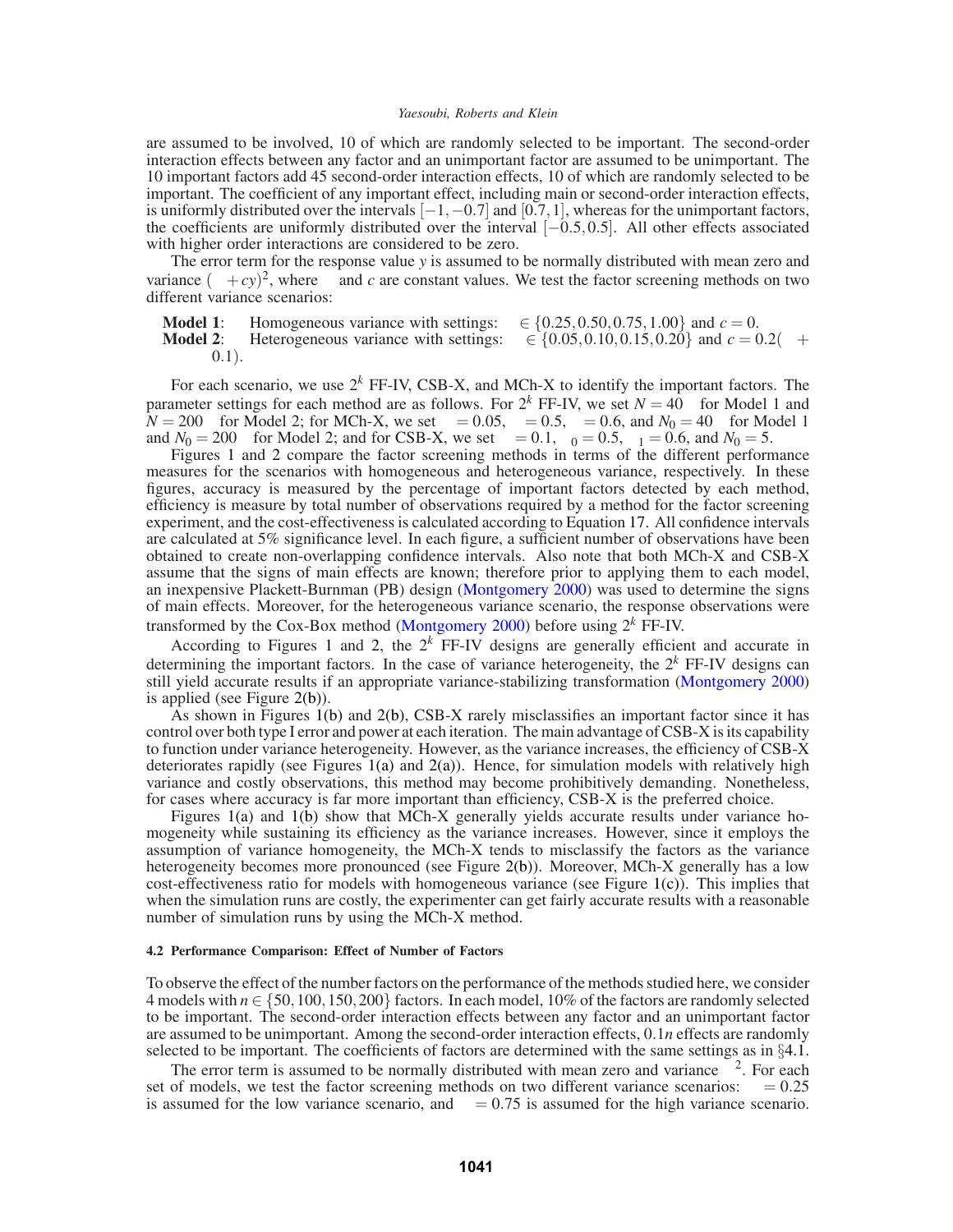For each scenario, we use  $2^k$  FF-IV, CSB-X, and MCh-X. The parameter settings for each method are as follows. For  $2^k$  FF-IV, we set  $N = 40\sigma$ ; for MCh-X, we set  $\alpha = 0.05$ ,  $\delta = 0.5$ ,  $\tau = 0.6$ , and *N*<sub>0</sub> = 40σ; and for CSB-X, we set  $\alpha$  = 0.1,  $\Delta_0$  = 0.5,  $\Delta_1$  = 0.6, and *N*<sub>0</sub> = 5.

Figures 3 and 4 compare the methods in terms of the various performance measures for the scenarios with different number of factors. All confidence intervals are calculated at 5% significance level. In each figure, a sufficient number of observations have been obtained to create non-overlapping confidence intervals.

Figures 3(a) and 4(a) show that for both low and high variance scenarios, MCh-X required the least number of runs to classify the factors, which increases by the number of factors at a linear rate. Moreover, according to Figures 3(b) and 4(b), when variance is homogenous, the factor screening methods studied here sustain their accuracy as the number of factors increases. Finally, Figures 3(c) and 4(c) display that for both low and high variance scenarios, MCh-X has the lowest cost-effectiveness ratio for different numbers of involved factors.

## **5 CONCLUSIONS AND FUTURE RESEARCH**

The main methodological contribution of this work is the improvement made in Cheng's method. The original Cheng's method may fail to identify the important factors when the response variance is relatively high or the second-order interaction effects are significant. The modification of Cheng's method overcomes some of the original method's limitations, as discussed in detail in §3.

Early sequential factor screening methods require restrictive assumptions about the variance. Recent work, to some extent, has relaxed those assumptions. The CSB-X is designed for simulation models with heterogeneous variance. It, however, loses its efficiency as the response (homogeneous or heterogeneous) variance increases. In this paper, we introduced the MCh-X as an alternative factor screening method that sustains is efficiency as the homogeneous variance increases. Among the current factor screening alternatives, only  $2^k$  FF-IV does not lose its accuracy and efficiency when applied to models with high heterogeneous variance, given that the appropriate transformation is applied. Sequential factor screening methods are still in need of further revision to provide efficiency under high heterogeneous variance.

One of the main limitations of the MCh-X method is the variance homogeneity assumption. For simulation models with heterogeneous response variance,  $2<sup>k</sup>$  Fractional Factorial of Resolution IV and CSB-X are still the better factor screening candidates. All factor screening methods discussed in this paper assume a second-order polynomial function for the model response (except the Cheng's method which assumes a first-order polynomial function). This assumption might not be satisfied as the complexity of a simulation model increases and therefore it might lead to misclassification of the factors. A factor screening method that can relax such a restrictive assumption is highly desired.

## **REFERENCES**

Bettonvil, B. W. M., and J. P. C. Kleijnen. 1996. Searching for important factors in simulation models with many factors: Sequential bifurcation. *European Journal of Operational Research* 96:180–194.

Bingham, D., R. R. Sitter, and B. Tang. 2009. Orthogonal and nearly orthogonal designs for computer experiments. *Biometrika* 96 (1): 51–65.

Cheng, R. C. H. 1997. Searching for important factors: Sequential bifurcation under uncertainty. In *Proceedings of the 1997 Winter Simulation Conference*, 275–280. Atlanta, GA.

Cioppa, T. M., and T. W. Lucas. 2007. Efficient nearly orthogonal and space-filling latin hypercubes. *Technometrics* 49 (1): 45–55.

Eskridge, K. M., S. G. Gilmour, R. Mead, N. A. Butler, and D. A. Travnicek. 2004. Large supersaturated designs. *Journal of Statistical Computation and Simulation* 74 (7): 525–542.

Georgiou, S. D. 2008. Modelling by supersaturated designs. *Computational Statistics and Data Analysis* 53:428–435.

Hinkelmann, K., and O. Kempthorne. 2005. *Design and analysis of experiments, advanced experimental design*, Volume 2. Hoboken, New Jersey: John Wiley & Sons, Inc.

Johnson, W. O., and J. L. Gastwirth. 1999. Dual group screening. *Journal of Statistical Planning and Inference* 83:449–473.

Kleijnen, J. P. C. 1987. Review of random and group-screening designs. *Communications in Statistics: Theory and Methods* 16 (10): 2885–2837.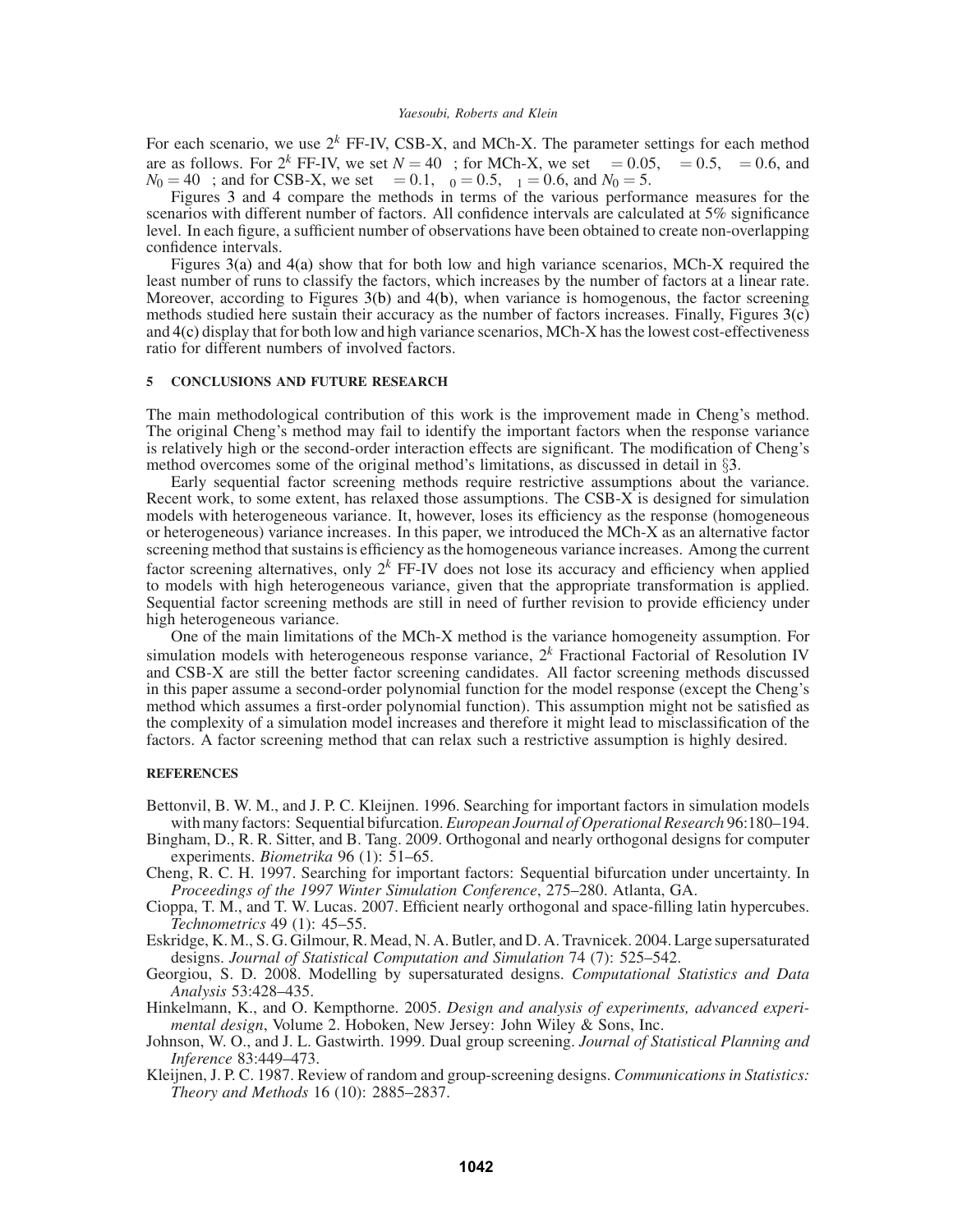- Kleijnen, J. P. C., S. M. Sanchez, T. W. Lucas, and T. M. Cioppa. 2005. State-of-the-art review: A users guide to the brave new world of designing simulation experiments. *INFORMS Journal on Computing* 17 (3): 263289.
- Lin, D. K. J. 1995. Generating systematic supersaturated designs. *Technometrics* 37 (2): 213–225.
- McKay, M. D., R. Beckman, and W. J. Conover. 1979. A comparison of three methods for selecting values of input variables in the analysis of output from a computer code. *Technometrics* 21 (2): 239–245.

Montgomery, D. C. 2000. *Design and analysis of experiments*. 5 ed. New York: John Wiley & Sons.

- Shen, H., and H. Wan. 2005. Controlled sequential factorial design for simulation factor screening. In *Proceedings of the 2005 Winter Simulation Conference*, 467–474. Orlando, FL.
- Shen, H., and H. Wan. 2006. A hybrid method for simulation factor screening. In *Proceedings of the 2006 Winter Simulation Conference*, 382–389. Monterey, CA.
- Steinberg, D. M., and D. K. J. Lin. 2006. A construction method for orthogonal latin hypercube designs. *Biometrika* 93 (2): 279–288.
- Wan, H., B. E. Ankenman, and B. L. Nelson. 2003. Controlled sequential bifurcation: A new factorscreening method for discrete-event simulation. In *Proceedings of the 2003 Winter Simulation Conference*, 565–573. New Orleans, LA.
- Wan, H., B. E. Ankenman, and B. L. Nelson. 2006a. Controlled sequential bifurcation: A new factor-screening method for discrete-event simulation. *Operations Research* 54 (4): 743–755.
- Wan, H., B. E. Ankenman, and B. L. Nelson. 2006b. Simulation factor screening with controlled sequential bifurcation in the presence of interactions. Department of Industrial Engineering and Management Sciences, Northwestern University, Evanston, IL 60208-3119, U.S.A.

## **AUTHOR BIOGRAPHIES**

**REZA YAESOUBI** is a post-doctoral research fellow at Harvard Medical School and Brigham and Women's Hospital. He got his Ph.D. in Industrial and Systems Engineering from North Carolina State University in 2009. His research interests include health economics, simulation, optimization, game theory, and mechanism design. His e-mail is <reza.yaesoubi@qmail.com>.

**STEPHEN D. ROBERTS** is a professor in the Edward P. Fitts Department of Industrial and Systems Engineering at North Carolina State University. His research interests include simulation modeling methodology and the simulation modeling of medical decisions. His e-mail is <roberts@ncsu.edu>.

**ROBERT KLEIN** has nearly 30 years experience focusing on the application of simulation and other decision analysis tools to pharmacoeconomic and healthcare problems. Since joining Medical Decision Modeling Inc. in 1999, he has designed and/or analyzed over 50 models emphasizing the benefits and costs of pharmaceuticals or medical treatment strategies. Previously, he was the Decision Analyst for the Bowen Research Center at Indiana University and the Regenstrief Institute for Health Care. His e-mail is <rwk@mdm-inc.com>.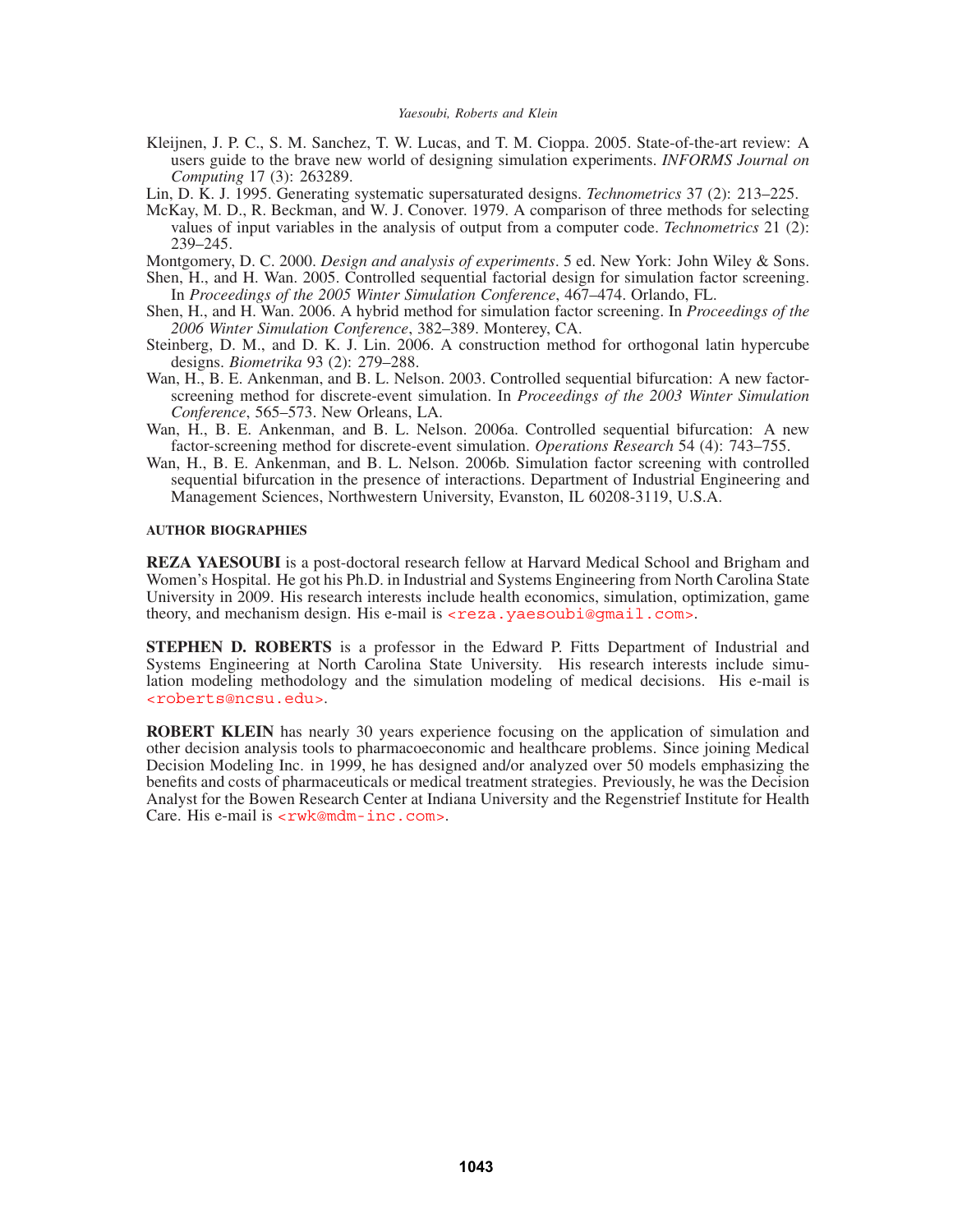*Yaesoubi, Roberts and Klein*



Figure 1: Performance evaluation for the homogeneous variance scenario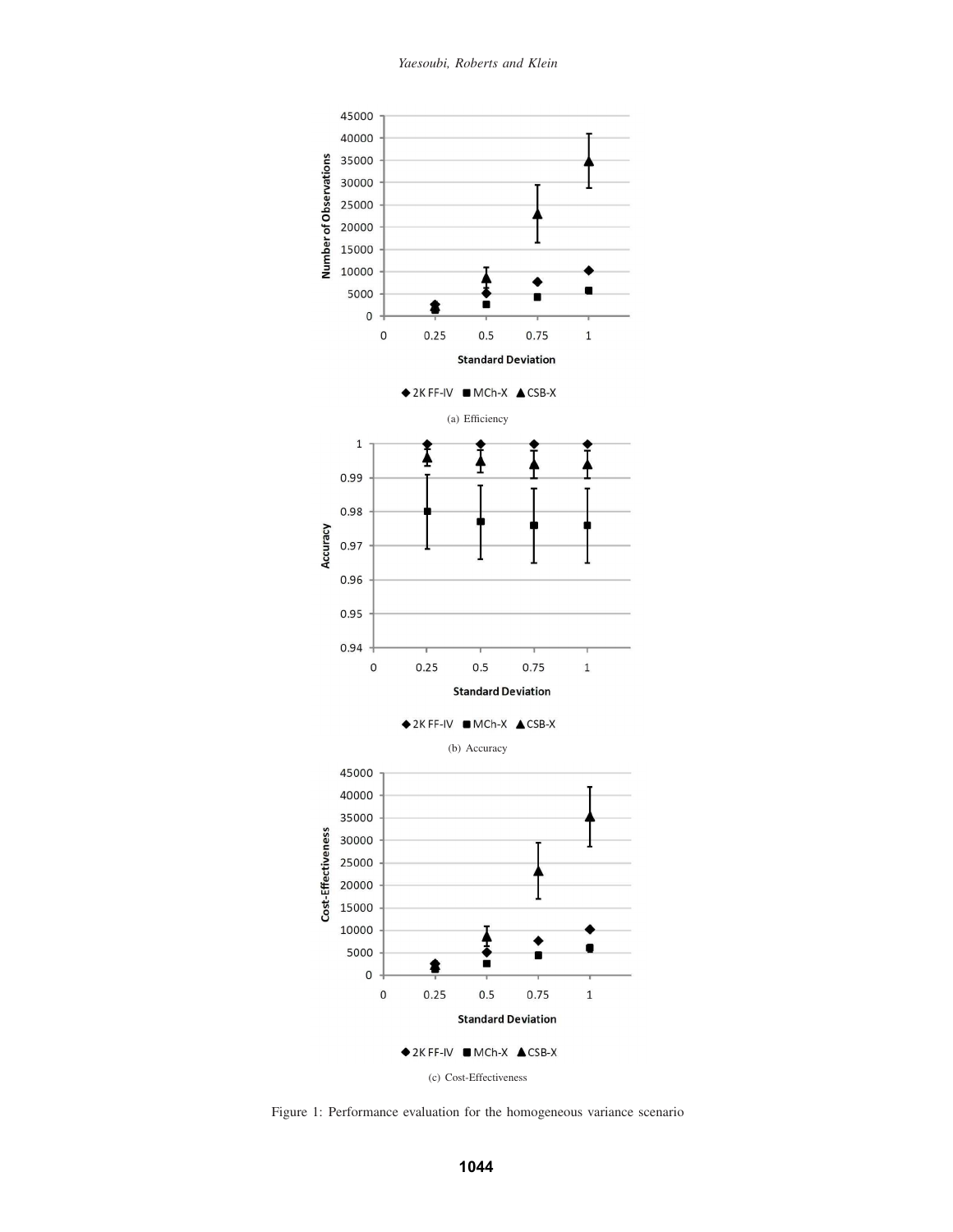*Yaesoubi, Roberts and Klein*



Figure 2: Performance evaluation for the heterogeneous variance scenario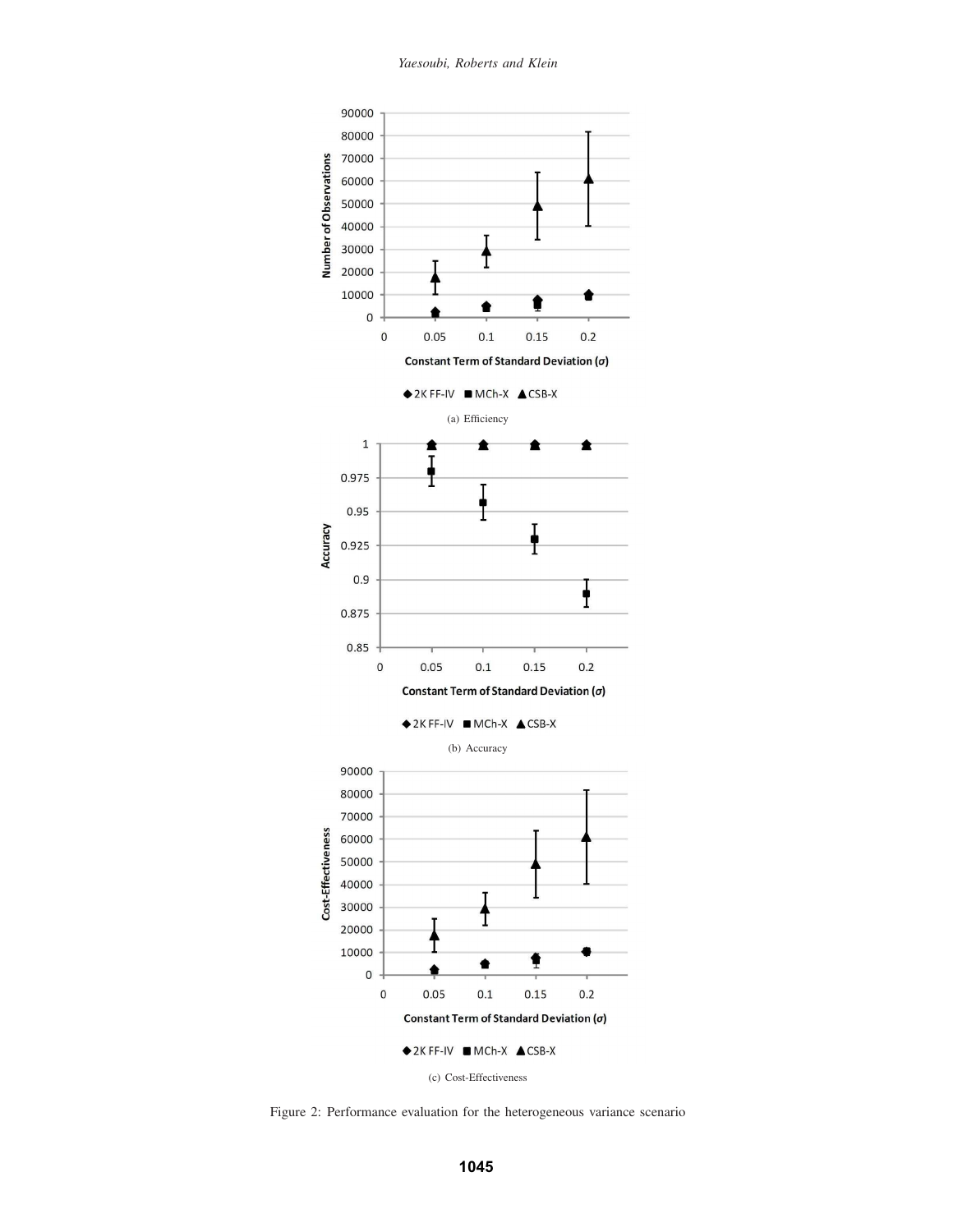*Yaesoubi, Roberts and Klein*



Figure 3: Performance evaluation in terms of the number of factors involved for  $\sigma = 0.25$